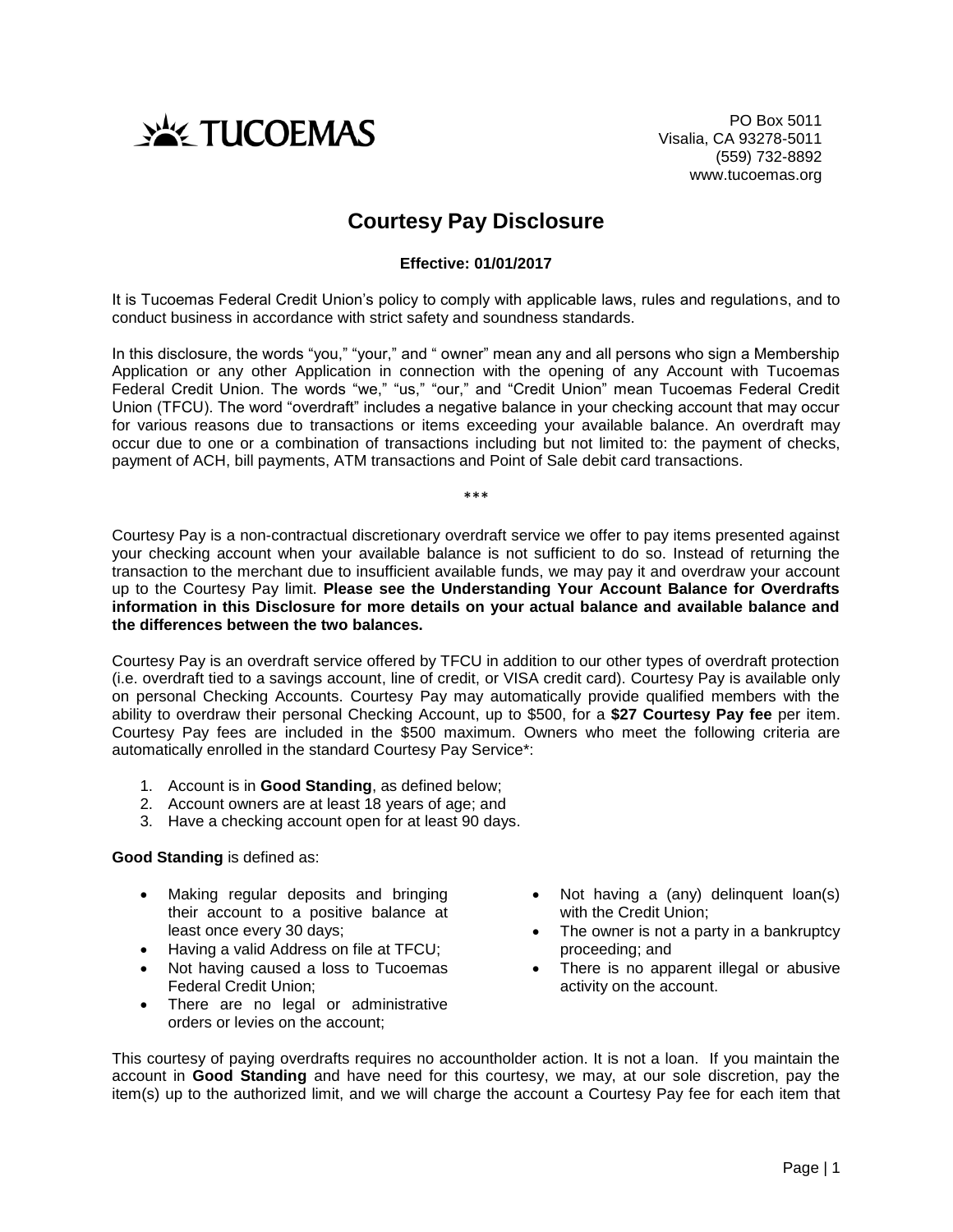we pay that exceeds the available balance of the account. The Credit Union is not under any legal obligation to pay overdrafts and holds no responsibility for unpaid items. If we decline to pay an item that exceeds your available balance, we will return or decline the item and you may be charged a Non-Sufficient Funds (NSF) fee.

It is our standard practice to authorize and pay overdrafts for checks, automatic bill payments and recurring debit transactions made using your account number, unless you opt out for overdraft coverage on these types of transactions. **We do not authorize and pay overdrafts for ATM withdrawals or everyday debit card transactions, unless you consent (opt-in) to overdraft coverage for these types of transactions.** If you want Courtesy Pay to cover ATM transactions and one-time or nonrecurring debit card transactions, please contact us for assistance at, (559) 732-8892, online at [www.Tucoemas.org](http://www.tucoemas.org/) or visit any one of our branches.

A transaction that overdraws your account may result from:

- The payment of checks, electronic funds transfers, or other withdrawal requests;
- Payments authorized by you;
- Return/unpaid items deposited by you;
- Credit union service charges; or

 The deposit of items which according to the credit union's Funds Availability Policy, are treated as not yet "available" or finally paid.

We have no obligation to notify the member or account owner before paying or returning an item. The Credit Union does **NOT** mail Overdraft and Non-Sufficient Funds Notices in our continuing effort to help the environment and stay 'green.' We encourage account owners to utilize our online and mobile banking services for up to date monitoring of account status, dial our "Tellerphone" audio response system, or give us a call to inquire about your account. The Credit Union will provide an account statement indicating the total amount of overdraft fees or charges imposed on an account for the statement period and calendar year to date.

If a negative account balance is created, you are responsible for repaying the amount of any overdraft and our \$27.00 Courtesy Pay Fee(s) (which is a per item fee) on demand. If the account has Direct Deposit, repayment of funds will automatically be taken out of the next Direct Deposit and will require no action on your part. If an account balance remains in the negative for 30 days, the Courtesy Pay service\* will be revoked and the Credit Union will start our normal collection process. If we pay an item on an account with more than one (1) owner on the account card, each owner and/or agent drawing/presenting the item, thereby creating the overdraft, are jointly and severally liable for such Courtesy Pay overdrafts plus applicable fees. Courtesy Pay may be revoked by the credit union for, but not limited to, the following reasons: a) the member becomes unemployed; b) the member has a delinquent loan; c) the member requests to opt out of the service; d) the member files bankruptcy; e) we charge off a member's loan balance; f) the credit union feels the member is abusing the service or the account; or g) the account is no longer in Good Standing.

Courtesy Pay will only be activated when funds available through other overdraft protection arrangements have been exhausted. The order in which items (such as ACH, checks/drafts and debit card transactions) are paid is important if there is not enough money in your account to pay all of the items presented. Transactions will be processed against the available balance in the account at the time of processing. Importantly, the actual balance and available balance may differ as the available balance may be reflective of any pending ATM or debit card transactions that have not posted to the account or due to check holds. **We use the available balance (described in more detail below) when determining whether a transaction will cause your account to overdraw and for charging Courtesy Pay and NSF fees.** Checks, ACH transactions and other items may not be processed in the order you make them or in the order that we receive them. We may at our discretion, pay a check or other item and execute other transactions on your account that may affect the total amount of overdraft you may be charged. We encourage you to keep careful records and practice good account management. This will help you avoid writing checks or drafts without sufficient available funds and incurring the resulting fees.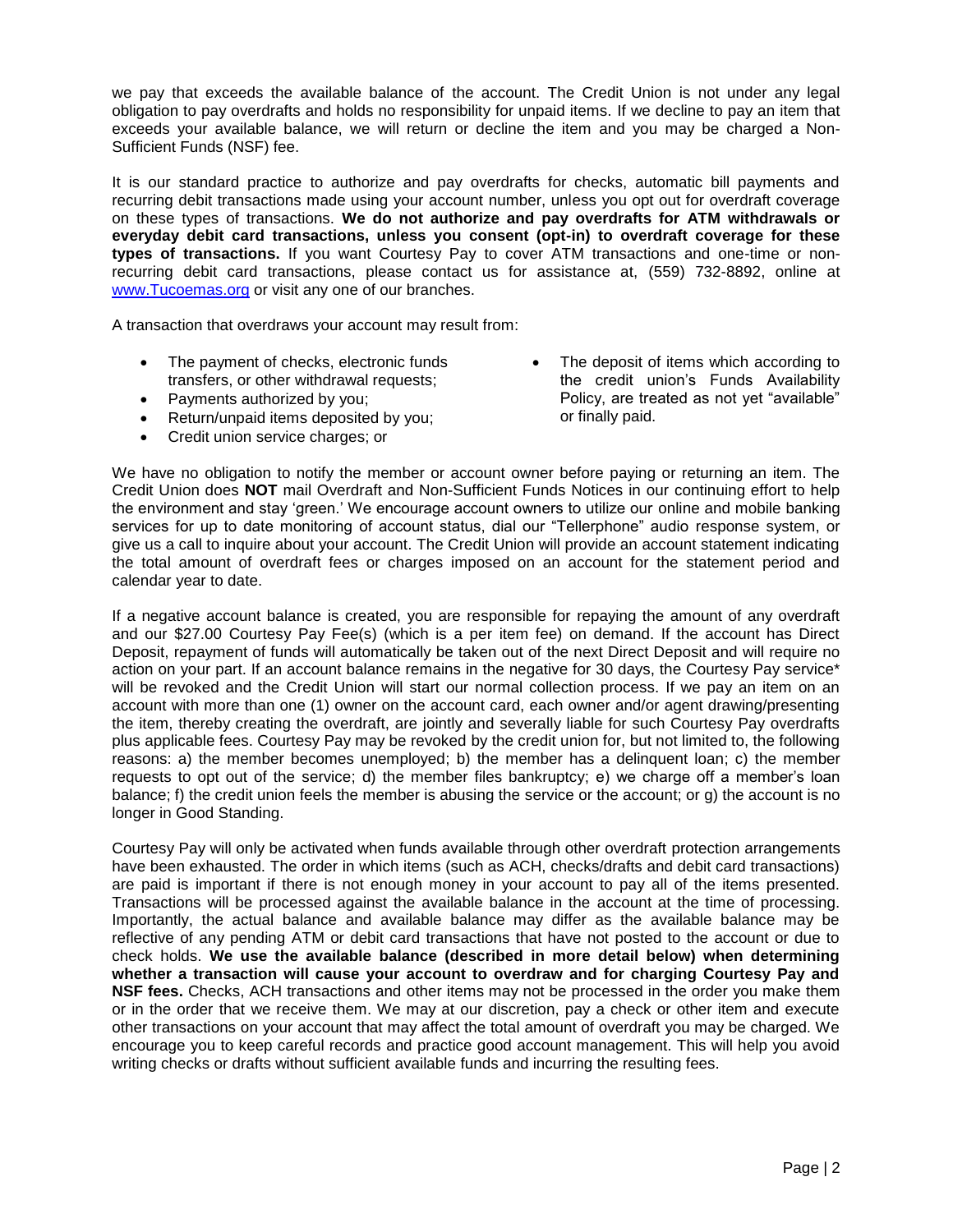**Opt-Out:** Although you are not charged for using Courtesy Pay unless you have an overdraft, you may opt-out of Courtesy Pay at any time. If you do not want us to pay your overdrafts, you must tell us ("optout"). If you receive social security or other federal benefit direct deposit, you must opt-out if you do not want us to apply those funds to repay an overdraft. You may opt-out of Courtesy Pay at any time by visiting one of our branches or contacting us at (559) 732-8892.

**Opt-In:** Courtesy Pay for ATM or everyday debit card transactions will not apply unless you opt-in. If you opt-in (or have opted-in previously), you are able to revoke your consent at any time.

**Alternatives to Courtesy Pay**: We offer other ways of covering your overdrafts that may be less expensive. These overdraft protection options, such as linking a savings account or line of credit, can be used to cover transactions that exceed your available balance. Courtesy Pay will only be utilized when there are no funds available through established overdraft protection options. If you would like to set up these overdraft protection options or amend your current options, please contact us to do so.

**Limitations:** We may limit the number of accounts eligible for the Courtesy Pay\* service to one account per household.

\*The Courtesy Pay service does not constitute an actual or implied agreement between you and the credit union. Nor does it constitute an actual or implied obligation of or by the credit union. This service represents a purely discretionary courtesy or privilege that the credit union may provide to you from time to time and which may be withdrawn or withheld by the credit union at any time without prior notice or reason or cause. If we do not authorize and pay an overdraft, your transaction will be declined or the item returned.

#### \*\*\*

## **Understanding Your Account Balance for Overdrafts**

**Checking Account Balance:** Your checking account has two kinds of balances: the "actual" (also referred to as the "ledger" or "current" balance) and the "available" balance. You can review both balances when you review your account online, at an ATM, by phone, or at a branch. It is important to understand how the two balances work so that you know how much money is in your account at any given time. **We use the available balance when determining whether a transaction will cause your account to overdraw and for charging Courtesy Pay and NSF fees**

**Your Actual Balance:** Your actual balance (or ledger/current balance) is the amount of money that is actually in your account at any given time. Your actual balance reflects transactions that have "posted" to your account but it does not include transactions that have been authorized and are pending. While it may seem that the actual balance is the most up-to-date display of the funds that you can spend from your account, this is not always the case. Your account may have purchases, holds, fees, other charges, or deposits made on your account that have not yet posted and, therefore, will not appear in your actual balance.

**Your Available Balance:** Your available balance is the amount of money in your account that is available to you without occurring a Courtesy Pay Fee or Non-Sufficient Funds (NSF) Fee. Your available balance takes into account holds that have been placed on deposits and pending transactions (such as pending debit card purchases) that the Credit Union has authorized but that have not yet posted to your account. It is very important to understand that you may still overdraw your account even though the available balance appears to show there are sufficient funds to cover a transaction that you want to make. This is because your available balance may not reflect outstanding checks and automatic bill payments (or other outstanding transactions) that you have authorized but have not yet posted to your account.

**Debit Card Authorization Holds:** We will place a hold on your account for any ATM or everyday debit card transaction authorized until the transaction settles. ATM and everyday debit card transactions